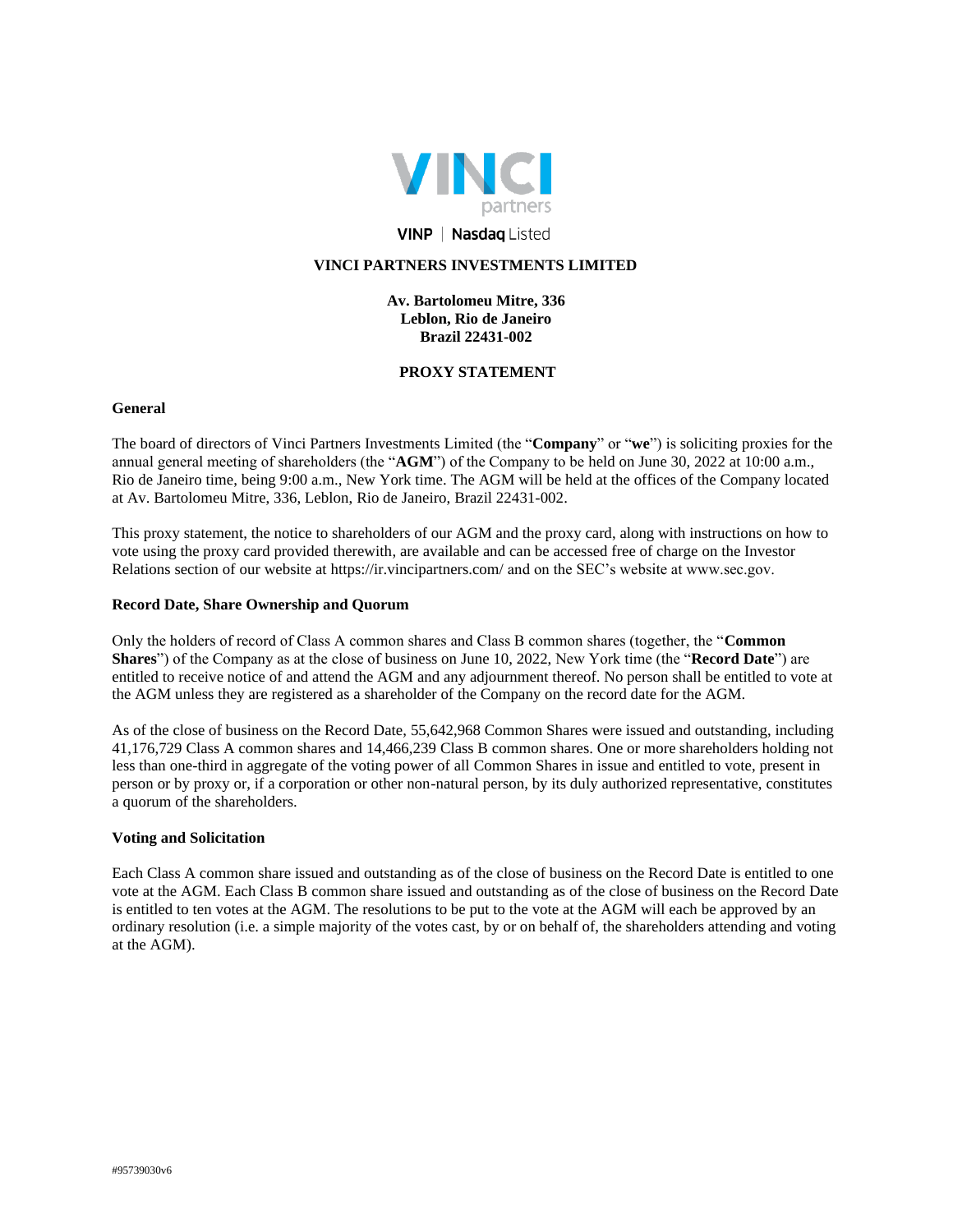#### **Voting by Holders of Common Shares**

Common Shares that are properly voted, for which proxy cards are properly executed and returned within the deadline set forth below, will be voted at the AGM in accordance with the directions given. If no specific instructions are given in such proxy cards, the proxy holder will vote in favor of the item(s) set forth in the proxy card. The proxy holder will also vote in the discretion of such proxy holder on any other matters that may properly come before the AGM, or at any adjournment thereof. Where any holder of Common Shares affirmatively abstains from voting on any particular resolution, the votes attaching to such Common Shares will not be included or counted in the determination of the number of Common Shares present and voting for the purposes of determining whether such resolution has been passed (but they will be counted for the purposes of determining the quorum, as described above).

## **Proxies submitted by registered shareholders and street shareholders (by returning the proxy card) must be received by us no later than 11:59 p.m., New York time, on June 29, 2022 to ensure your representation at our AGM.**

The manner in which your Common Shares may be voted depends on how your Common Shares are held. If you own Common Shares of record, meaning that your Common Shares are represented by book entries in your name so that you appear as a shareholder on the records of American Stock Transfer & Trust Company, LLC ("**AST**") (i.e., you are a registered shareholder), our stock transfer agent, the Notice of the AGM will be e-mailed to you by AST indicating that this proxy statement, the notice of AGM and the proxy card are available on our website. You may provide voting instructions by returning a proxy card. You also may attend the AGM and vote in person. If you own Common Shares of record and you do not vote by proxy or at the AGM, your Common Shares will not be voted.

If you own Common Shares in street name (i.e., you are street shareholder), meaning that your Common Shares are held by a bank, brokerage firm, or other nominee, you are then considered the "beneficial owner" of Common Shares held in "street name," and as a result, this proxy statement, the notice of AGM and the proxy card will be provided to you by your bank, brokerage firm, or other nominee holding the Common Shares. You may provide voting instructions to them directly by returning a voting instruction form received from that institution. If you own Common Shares in street name and attend the AGM, you must obtain a "legal proxy" from the bank, brokerage firm, or other nominee that holds your Common Shares in order to vote your Common Shares at the AGM by presenting your voting information card.

## *Internet Voting*

You may cast your Common Shares vote by accessing "www.voteproxy.com". Follow the on-screen instructions or scan the QR code provided to you on an electronic proxy card. Have your proxy card available when you access the web page.

#### **Revocability of Proxies**

Registered shareholders may revoke their proxy or change voting instructions before Common Shares are voted at the AGM by submitting a written notice of revocation to our Investor Relations department (ShareholderRelations@vincipartners.com), or a duly executed proxy bearing a later date (which must be received by us no later than the date set forth below) or by attending the AGM and voting in person. A beneficial owner owning Common Shares in street name may revoke or change voting instructions by contacting the bank, brokerage firm, or other nominee holding the Common Shares or by obtaining a legal proxy from such institution and voting in person at the AGM. **If you are not planning to attend our AGM in person to ensure your representation at our AGM, revocation of proxies submitted by registered shareholders and street shareholders (by returning a proxy card) must be received by us no later than 11:59 p.m., New York time, on June 29, 2022.**

#### **PROPOSAL 1:**

# **RATIFICATION AND APPROVAL OF FINANCIAL STATEMENTS AND THE AUDITOR'S REPORT FOR THE FISCAL YEAR ENDED DECEMBER 31, 2021**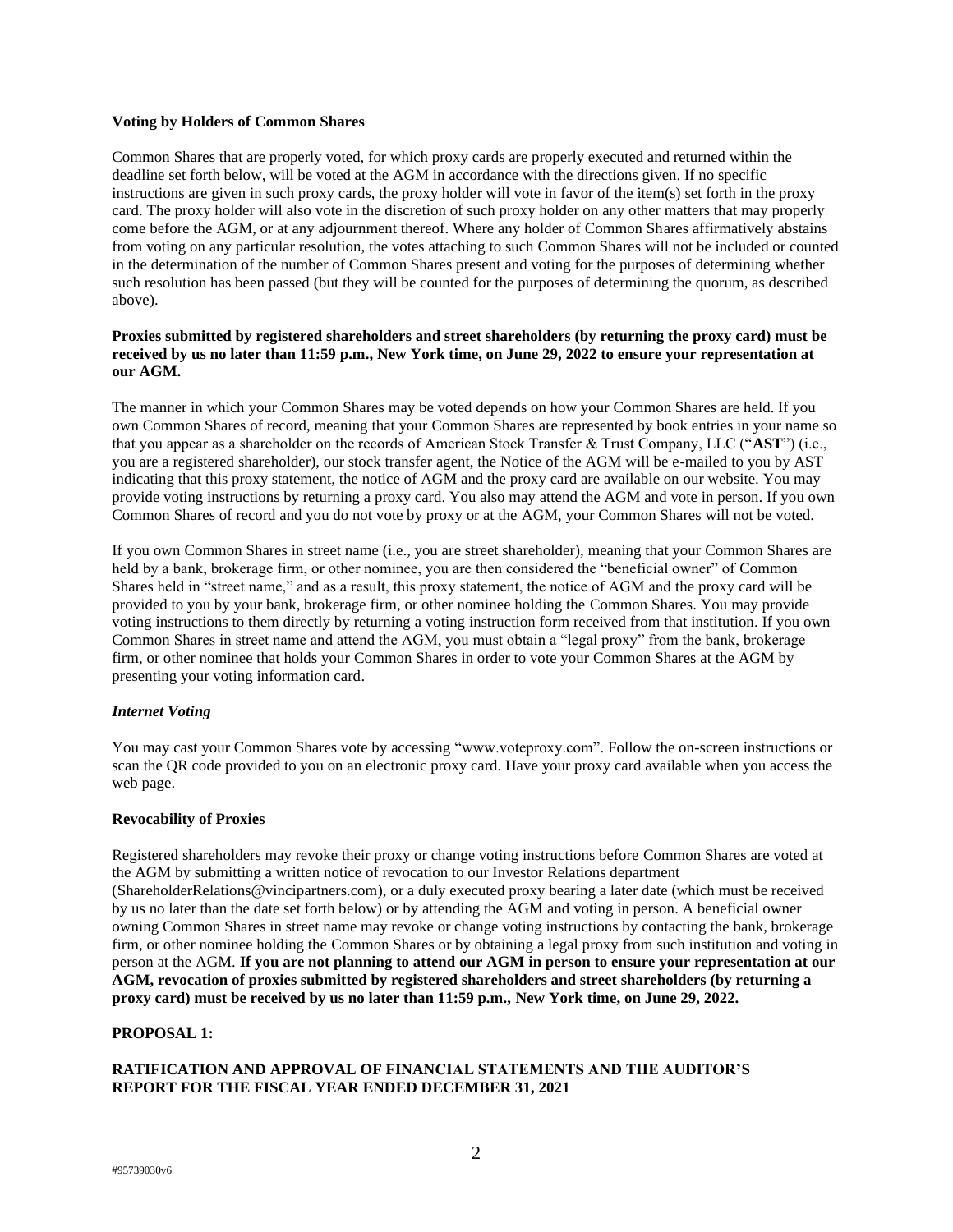If proxies are properly submitted by signing, dating and returning a proxy card, the Common Shares represented thereby will be voted in the manner specified therein. If not otherwise specified, and the proxy card is signed, the Common Shares represented by the proxies will be voted:

FOR the ratification and approval of our financial statements and the auditor's report for the fiscal year ended December 31, 2021.

The affirmative vote by the holders of a simple majority of the votes cast, by or on behalf of, the shareholders attending and voting at the AGM is required for the ratification and approval of our financial statements and the auditor's report for the fiscal year ended December 31, 2021.

## **PROPOSAL 2:**

#### **APPOINTMENT OF GUILHERME STOCCO FILHO AS DIRECTOR OF THE COMPANY**

If proxies are properly submitted by signing, dating and returning a proxy card, the Common Shares represented thereby will be voted in the manner specified therein. If not otherwise specified, and the proxy card is signed, the Common Shares represented by the proxies will be voted:

FOR the appointment of Guilherme Stocco Filho as director of the Company, following his appointment as interim director by the board of directors of the Company (the "**Board**") on January 26, 2021.

The affirmative vote by the holders of a simple majority of the votes cast, by or on behalf of, the shareholders attending and voting at the AGM is required for the appointment of each of the named directors of the Company.

#### **PROPOSAL 3:**

#### **APPOINTMENT OF SONIA APARECIDA CONSIGLIO AS DIRECTOR OF THE COMPANY**

If proxies are properly submitted by signing, dating and returning a proxy card, the Common Shares represented thereby will be voted in the manner specified therein. If not otherwise specified, and the proxy card is signed, the Common Shares represented by the proxies will be voted:

FOR the appointment of Sonia Aparecida Consiglio as director of the Company, following her appointment as interim director by the Board on August 13, 2021.

The affirmative vote by the holders of a simple majority of the votes cast, by or on behalf of, the shareholders attending and voting at the AGM is required for the appointment of each of the named directors of the Company.

#### **ANNUAL REPORT AND COMPANY INFORMATION**

A copy of our annual report on Form 20-F for the year ended December 31, 2021, along with a copy of this proxy statement, can be accessed, free of charge, on the Investor Relations section of the Company's website at https://ir.vincipartners.com/ and on the SEC's website at www.sec.gov.

## **OTHER MATTERS**

We know of no other matters to be submitted to the AGM. If any other matters properly come before the AGM, it is the intention of the persons named in the enclosed form of proxy to vote the Common Shares they represent as the Board may recommend.

By order of the Board.

/s/ Gilberto Sayão da Silva Name: Gilberto Sayão da Silva